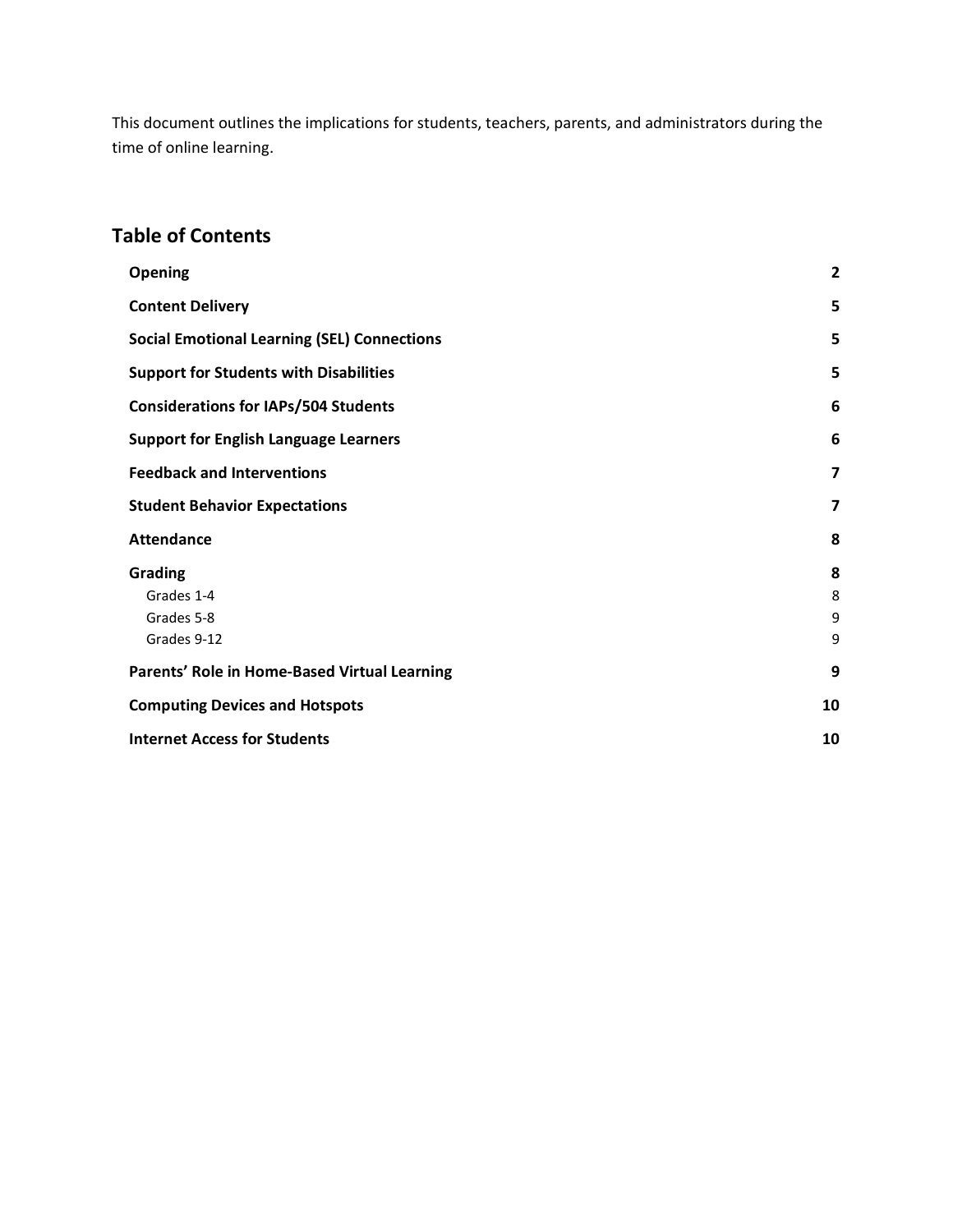# <span id="page-1-0"></span>Opening

Ascension Public Schools offers equitable access to high quality, individualized education, through distance learning technologies to students in Kindergarten through 12th grade. This virtual environment provides the flexibility of location, and promotes the development of skills, attitudes, and self-discipline necessary to achieve success in the 21st century. Ascension Public Schools offers two options for online learning: Blended Learning Program and Home-Based Virtual Learning Program. Blended Learning is an asynchronous option which allows students to learn online, on their own, within the timeframe of the school year. Home-Based Virtual is a synchronous option which allows students to learn online, with an APSB teacher, at the same time as their peers who are attending school in person. This handbook will provide information and outline the expectations of students, parents and teachers for our Home-Based Virtual Learning Program. The online handbook will focus specifically on Instructional Expectations, Grading, Support of Students with Disabilities, and Parental Support for students participating in our online program.

Parents can opt their student(s) into the Home-Based Virtual Learning Program according to the date set by their school. Parents choosing to opt their student(s) out of the program may do so at the end of each nine weeks. Please contact your school if you have any questions regarding opting in or out of the program.

**This document is designed to outline the responsibilities and commitments for our Home-Based Virtual Learning Program.**

| <b>District Commitments</b> | Ensure ALL students engage in meaningful learning experiences every<br>day<br>Ensure each school develops and communicates thoughtful, adaptable,<br>$\bullet$<br>and accessible virtual learning experiences<br>Provide instruction in ELA, math, science, and social studies for K-8th<br>$\bullet$<br>grade students<br>Provide instruction in courses required for graduation for 9-12th grade<br>$\bullet$<br>students<br>Support schools in planning and implementing virtual learning using high<br>$\bullet$<br>quality instructional resources<br>Help schools identify and secure needed resources<br>$\bullet$<br>Be flexible and understanding as stakeholders navigate through virtual<br>$\bullet$<br>instruction |
|-----------------------------|---------------------------------------------------------------------------------------------------------------------------------------------------------------------------------------------------------------------------------------------------------------------------------------------------------------------------------------------------------------------------------------------------------------------------------------------------------------------------------------------------------------------------------------------------------------------------------------------------------------------------------------------------------------------------------------------------------------------------------|
| <b>School Commitments</b>   | Ensure ALL students engage in meaningful learning experiences every<br>day<br>Develop, implement and communicate virtual learning plans that meet<br>$\bullet$<br>the needs of ALL students with stakeholders<br>Provide instruction in ELA, math, science, and social studies for K-8th<br>$\bullet$<br>grade students                                                                                                                                                                                                                                                                                                                                                                                                         |

#### **Stakeholder Responsibilities & Commitments**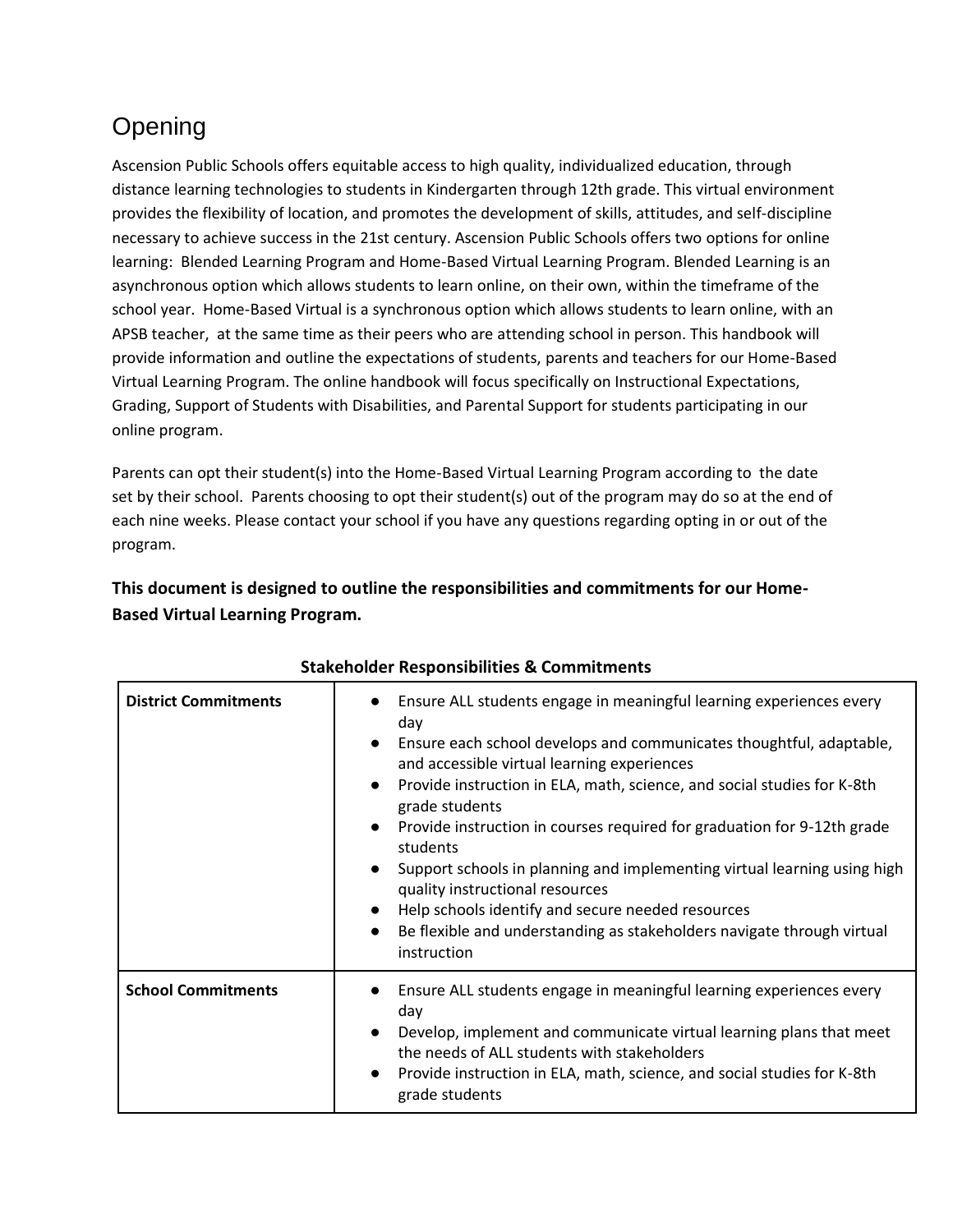|                            | Provide instruction in courses required for graduation for 9-12th grade<br>students<br>Support teachers in planning and implementing virtual learning<br>Help teachers identify and secure needed resources<br>Help families find needed resources<br>Be flexible and understanding as stakeholders navigate through virtual<br>instruction                                                                                                                                                                                                                                                                                                                                                                                                                                                                                                                                                                                                                                                                                                                                                                                                                                                                                                                                                                                                                                                                                                                                                                                                                    |
|----------------------------|----------------------------------------------------------------------------------------------------------------------------------------------------------------------------------------------------------------------------------------------------------------------------------------------------------------------------------------------------------------------------------------------------------------------------------------------------------------------------------------------------------------------------------------------------------------------------------------------------------------------------------------------------------------------------------------------------------------------------------------------------------------------------------------------------------------------------------------------------------------------------------------------------------------------------------------------------------------------------------------------------------------------------------------------------------------------------------------------------------------------------------------------------------------------------------------------------------------------------------------------------------------------------------------------------------------------------------------------------------------------------------------------------------------------------------------------------------------------------------------------------------------------------------------------------------------|
| <b>Teacher Commitments</b> | Ensure ALL students engage in meaningful learning experiences every<br>$\bullet$<br>day<br>Deliver high quality curriculum- and standards-aligned instruction<br>utilizing best practices<br>Provide a range of meaningful learning opportunities that meet the<br>needs of all learners; make these activities available in a timely manner<br>Provide accommodations for diverse learners<br>$\bullet$<br>Establish and communicate a consistent routine for virtual learning (i.e.<br>$\bullet$<br>designated class times, routines, etc.). This includes posting notifications<br>and announcements.<br>Support student engagement during virtual instruction<br>$\bullet$<br>Grade weekly assignments and provide regular feedback to students on<br>progress in a timely manner<br>Update PowerSchool regularly<br>$\bullet$<br>Regularly engage in the PLC process/collaboration<br>Administer assessments online through district platforms<br>$\bullet$<br>For Career & Technical Education (CTE) and other performance-<br>O<br>based classes, teachers may need to administer alternate<br>assessments, some of which may require students to report in<br>person.<br>Consider family/home contexts and students' social emotional needs<br>Communicate regularly with students, parents, colleagues, and<br>administrators<br>Be available at scheduled times to answer student/parent/caregiver<br>questions<br>Engage in ongoing professional development<br>Teachers in specialized roles (i.e. teacher coach, master teacher, SBLC, counselor, |
|                            | librarian, etc.). may be asked to help with core instruction.                                                                                                                                                                                                                                                                                                                                                                                                                                                                                                                                                                                                                                                                                                                                                                                                                                                                                                                                                                                                                                                                                                                                                                                                                                                                                                                                                                                                                                                                                                  |
| <b>Student Commitments</b> | Respond to and engage in daily communication with the virtual teachers<br>Engage in virtual instruction during designated/scheduled times as<br>communicated by school/student schedule<br>Check and read all notifications and announcements daily                                                                                                                                                                                                                                                                                                                                                                                                                                                                                                                                                                                                                                                                                                                                                                                                                                                                                                                                                                                                                                                                                                                                                                                                                                                                                                            |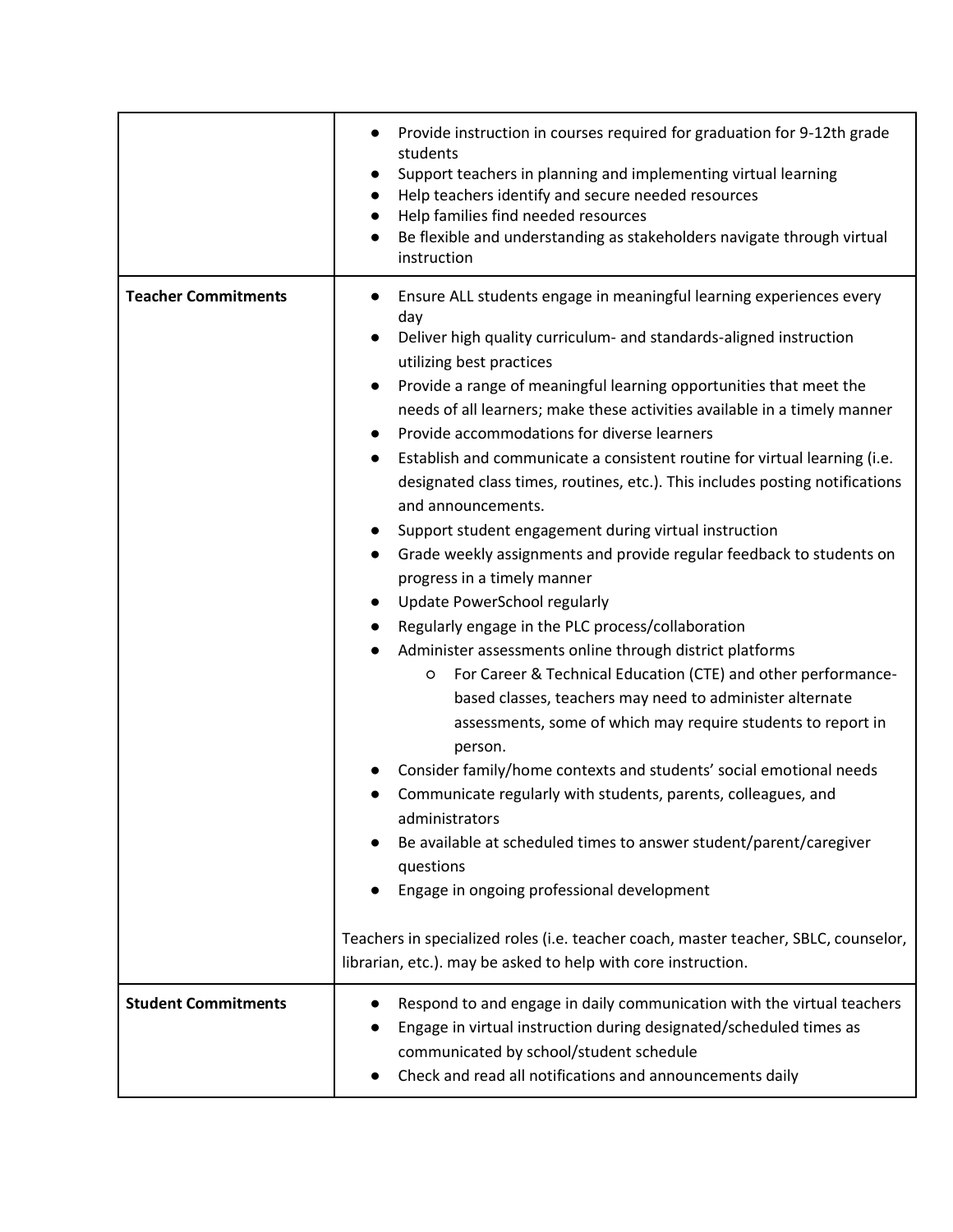|                                               | Ask clarifying questions when you need help or don't understand<br>Complete your assigned work by the due date<br>Complete assessments online through district platforms.<br>For CTE and other performance-based classes, students may<br>$\circ$<br>need to report in person to complete alternate assessments.<br>Complete assignments and/or assessments on your own so that you can<br>receive authentic feedback from your teacher that will help you progress<br>in your learning. *See Ascension Parish Academic Honesty Contract<br>Protect learner account by not sharing username and password<br>Be flexible and understanding as teachers navigate through virtual<br>instruction<br>Virtual Learning must take place in an appropriate learning environment<br>that is not a distraction to others. Students should not log into class from<br>a vehicle or while in a public place. Students should avoid any<br>distractions that interfere with their learning and the learning of their<br>classmates.                                                                                                                                                                                                                            |
|-----------------------------------------------|----------------------------------------------------------------------------------------------------------------------------------------------------------------------------------------------------------------------------------------------------------------------------------------------------------------------------------------------------------------------------------------------------------------------------------------------------------------------------------------------------------------------------------------------------------------------------------------------------------------------------------------------------------------------------------------------------------------------------------------------------------------------------------------------------------------------------------------------------------------------------------------------------------------------------------------------------------------------------------------------------------------------------------------------------------------------------------------------------------------------------------------------------------------------------------------------------------------------------------------------------|
| <b>Parent/Caregiver</b><br><b>Commitments</b> | Ensure student establishes and follows regular daily schedule and<br>routines<br>Reserve a space that is free from distractions/interruptions for student<br>to complete virtual learning work<br>Talk to student about their work every day.<br>Additionally, parents can utilize a variety of avenues to help<br>O<br>monitor their student's progress. These include opting to receive<br>regular email updates through their PowerSchool login and<br>requesting teachers send an invitation to receive Google<br>Classroom Guardian email summaries (daily or weekly).<br>Communicate with teacher any concerns or issues your student may be<br>having<br>Ensure your student is logging on during the designated instructional<br>time<br>Ensure student asks the teacher for help when they are struggling<br>Monitor online assessments to ensure student is taking them on their<br>own without any aids<br>We encourage help from family, friends, etc. However, when an<br>assignment is scored, we expect the work to be the<br>student's alone so that the score is meaningful, and teachers get the<br>information they need to plan further instruction<br>Be flexible and understanding as we all navigate this virtual platform. |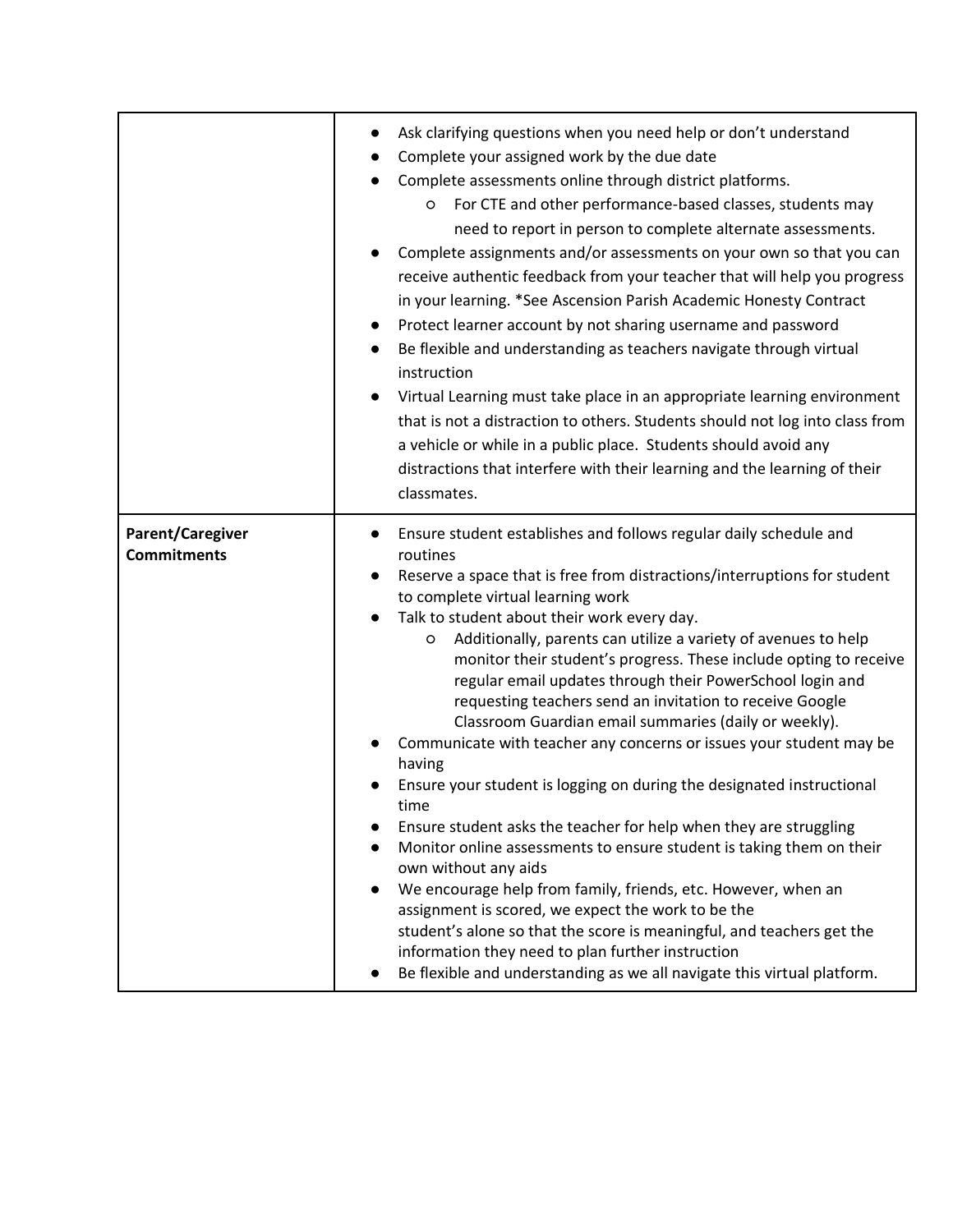## <span id="page-4-0"></span>Content Delivery

Teachers will determine what essential standards will be prioritized for the duration of remote learning based on the grade-level expectations. Additionally, teachers will develop a plan to address any missed learning opportunities critical for this year's grade-level work. They will identify places in their course's sequence and pacing where it would be best to address these skills and provide opportunities for student academic success.

## <span id="page-4-1"></span>Social Emotional Learning (SEL) Connections

Students who engage in virtual learning will be screened for social, emotional and behavioral skills and strengths. In our effort to provide the best education for all students, which includes promoting social, emotional, and behavioral skills and strengths, we will be joining the national movement to conduct universal well-being screenings. This will be incorporated into our other universal screening programs such as those we do for vision, hearing, and academic achievement. The SEL screener will help to identify any student who may benefit from additional interventions or further screenings. If, based on screening results, the school believes your child may benefit from interventions to promote their social, emotional, or behavioral wellbeing, we will involve you in this process. We are very excited about this new process in order to develop and educate the whole child and every child.

## <span id="page-4-2"></span>Support for Students with Disabilities

It is the goal of Ascension Public Schools to offer equitable access to high quality, individualized education for all students. The decision to enroll a student with disabilities within one of the two choices for online learning is an IEP team decision.

- The Special Education team will work to provide specialized services for our Students with Disabilities as determined by IEP committees and based upon student need. The Director of Special Education must be notified of a team's decision to place a Student with Disabilities in an online learning program.
- IEP teams should consider both online learning models and determine the most appropriate delivery for each student (Blended Learning vs. Home-based Virtual Learning.)
- All student needs will be considered on a case by case basis in order to provide necessary support for our students in special education. Special Education staff will use all available technology in order to continue to provide services for our students. We are committed to providing the best support possible.
- IEP minutes will be delivered by special education staff either in person on a school campus or through online learning tools.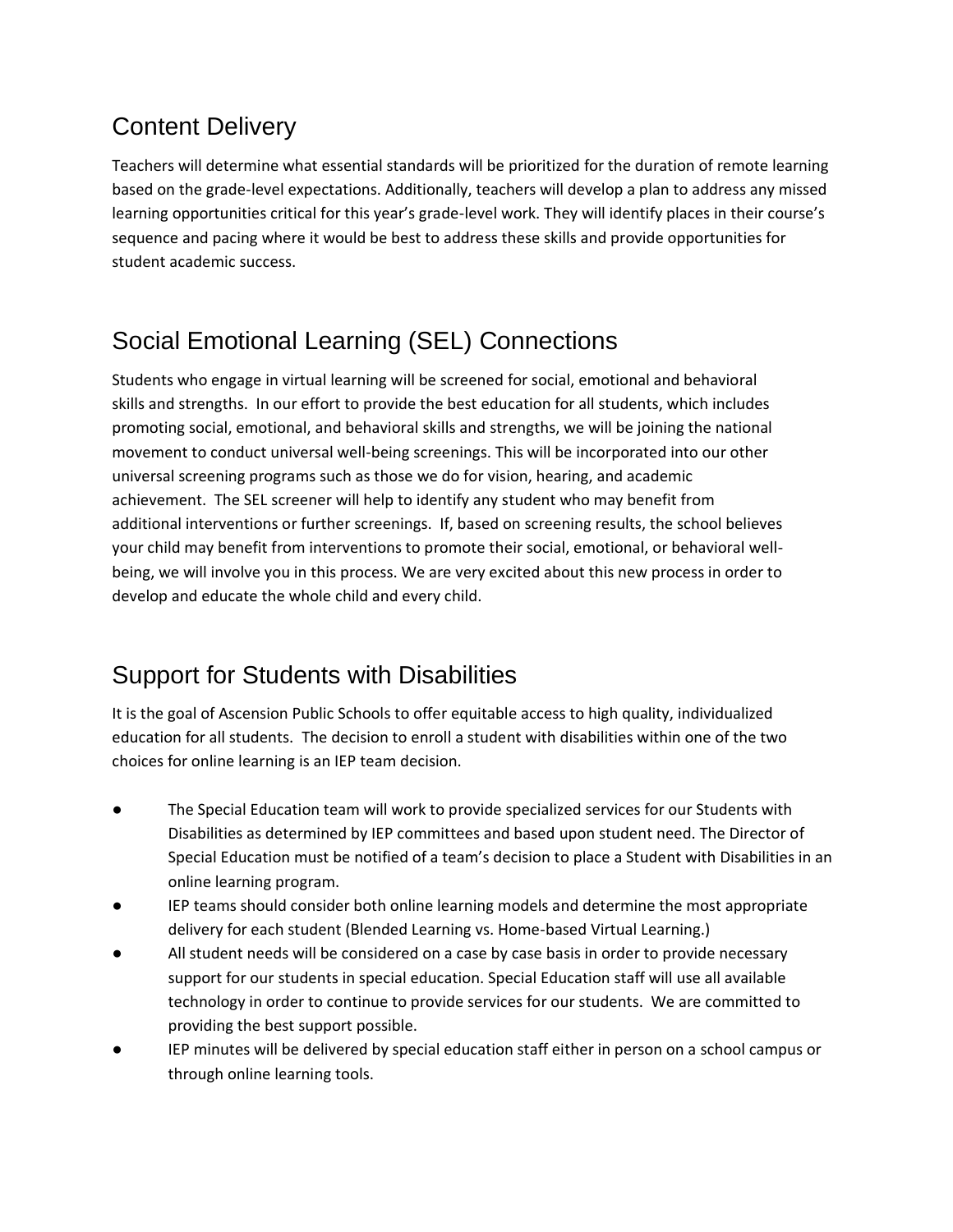### <span id="page-5-0"></span>Considerations for IAPs/504 Students

The student's disability will be considered and accommodated to ensure that a student has access to high quality instruction. It will be expected that all students will log into their assigned/scheduled classes during the designated time (similar to what they do within a traditional schedule). Current accommodations will be used to support the learning of the student. Accommodations may need to be adjusted due to the nature of the home-based setting.

## <span id="page-5-1"></span>Support for English Language Learners

- Students new to the EL program engaging in the Home-Based Virtual Learning program will be given a provisional EL status based on Home Language Survey (HLS) and parent interview. Upon returning to school for face-to-face instruction, students will be screened with the English Language Proficiency Screener (ELPS). Students that score proficient on the ELPS will have their status changed to fully English Proficient.
- Accommodations will be provided according to students' individual language needs
- Grading policy for ELs will remain the same according to APSB Pupil Progression
- EL staff will collaborate and co-plan with content teachers to review assignments to provide support as needed

### <span id="page-5-2"></span>Feedback and Interventions

In an online environment, teachers should survey students about what format and type of feedback is most helpful to them. Feedback should affirm growth and identify focused areas of improvement. We should be careful not to overwhelm students with an exhaustive list of things to correct. Instead, feedback should be academically focused, specific to the learning outcome, and allow the student to be able to clearly identify his/her next steps. Teachers should also provide opportunities for students to self-assess their own learning to determine progress. When teachers notice that students are in need of additional support, short videos can help the teacher connect with, reassure, and provide students with encouragement.

### <span id="page-5-3"></span>Student Behavior Expectations

- The virtual classroom is an extension of the regular classroom in Ascension Parish School System. Students must follow district guidelines and school rules as stated in the Ascension Public Schools Student Handbook as well as the Home-Based Virtual Program Student/Parent Agreement.
- The following are strictly prohibited:
	- o Posting personally identifiable information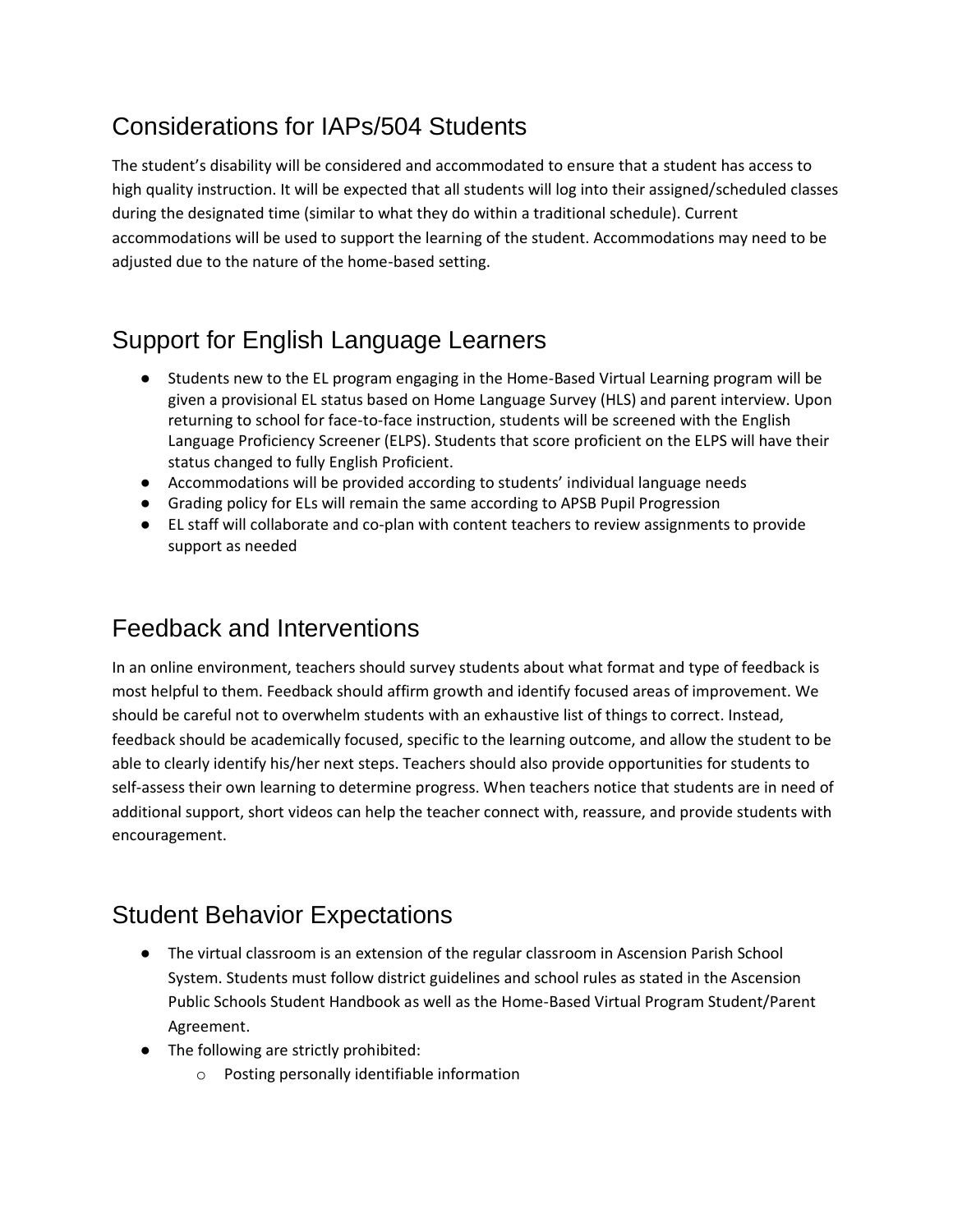- $\circ$  Antagonism or prejudice of any kind with respect to race, religion, gender, intelligence, age, orientation, disability, or socioeconomic status
- $\circ$  Posting material including language, photographs, and videos that are inappropriate
- o Sharing assignments, quizzes, tests, assessments, essays, term papers, questions/answers, or any other action that would violate any code of conduct, expectations, or rules in regard to academic honesty
- o Any unauthorized disruptions that interrupt learning
- Students must dress appropriately for virtual sessions. (*must wear school appropriate top and bottom when appearing on screen; no inappropriate logos or designs should be visible)* Please refer to your child's school's free dress policy for further clarification.
- Only the student in the class should be visible and heard in the session

### <span id="page-6-0"></span>Attendance

- Our expectation is that when the student is home, he/she will log in to their classes at the regularly scheduled time of the course to receive "real-time" virtual learning with their classmates and teacher.
- This will allow for the pace of the course to be close to normal.
- In the Home-Based Virtual Learning description: These students will log in to their regular classes in "real time" to receive live instruction by their teacher.
- Attendance will be taken in each class each day and if the student doesn't login at "real-time", they will be counted absent.
- Just as with onsite instruction, if a student cannot work in their course, the student/caregiver should notify the teacher by email for makeup instructions and/or login to Google Classroom to complete makeup work. Special circumstances should be addressed with the Principal.
- Student attendance will follow the same procedure as face to face with an excuse required to excuse an absence. Please see the Students' Rights and Responsibilities handbook at [www.apsb.org.](http://www.apsb.org/)

## <span id="page-6-1"></span>Grading

Teachers shall be responsible for evaluating each student's achievement/performance in all subject areas in accordance with the policies and procedures of the Ascension Parish Pupil Progression Plan. Our Home-Based Virtual Learning program will follow the same grading policy as our Ascension Public Schools.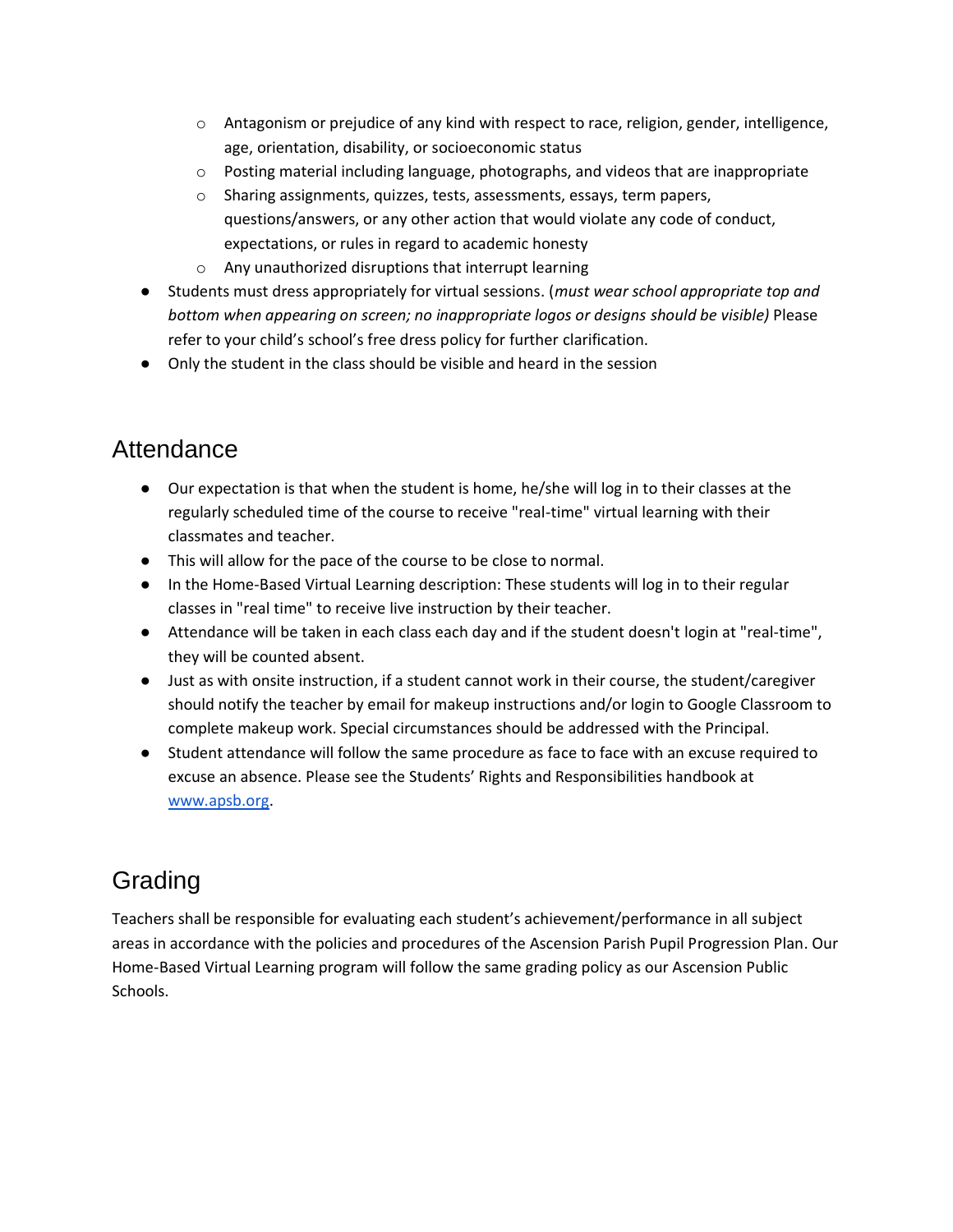#### <span id="page-7-0"></span>Grades 1-4

A minimum of seven grades dispersed throughout the grading period will be used in averaging grades, with daily, weekly, and unit evaluation forming the basis for the nine-week grades. Grades may include tests, written papers, reports, oral recitations, projects, experiments, and scores on mastery and unit tests, etc. Only one grade per grading period may reflect a combination of homework and class participation. Interim grades may not be counted as one of the minimum seven grades required per grading period. Students must report to school to participate in state mandated testing.

#### <span id="page-7-1"></span>Grades 5-8

A minimum of nine grades dispersed throughout the grading period will be used in averaging grades, with daily, weekly, and unit evaluation forming the basis for the nine-week grades. Grades may include tests, written papers, reports, oral recitations, projects, experiments, and scores on mastery and unit tests, etc. Only one grade per grading period may reflect a combination of homework and class participation. Interim grades may not be counted as one of the minimum seven grades required per grading period. High school courses offered in middle school shall follow the grading policy for grades 9- 12. Students must report to school to participate in state mandated testing.

#### <span id="page-7-2"></span>Grades 9-12

A minimum of eight grades dispersed throughout the grading period and a comprehensive exam. On the block schedule, each full-credit course shall consist of two nine-week grading periods. Each ½ credit course shall consist of one nine-week period. Each teacher shall have a minimum of eight grades per grading period, and a comprehensive exam (midterm or final). Interim reports will be issued a minimum of one time during each grading period at some point designated by the principal to report progress to students and parents for that grading period. Interim report dates will be communicated to parents and students at the beginning of the school year. In averaging the grades for the grading period, all grades awarded before the exam shall comprise 80% of the total grade with no one grade equaling more than 10% of the total grade and the exam will comprise 20% of the total grade. Students enrolled in a course for which there is a LEAP test, must take the LEAP test, and it shall count as 15% of the final course grade. LEAP scores can be "banked" and used for credit in courses that have to be repeated. Grades may include tests, written papers, reports, oral recitation, projects, class work, experiments, and scores on mastery and unit tests, etc. Interim grades may not be counted as one of the minimum number of grades required per grading period.